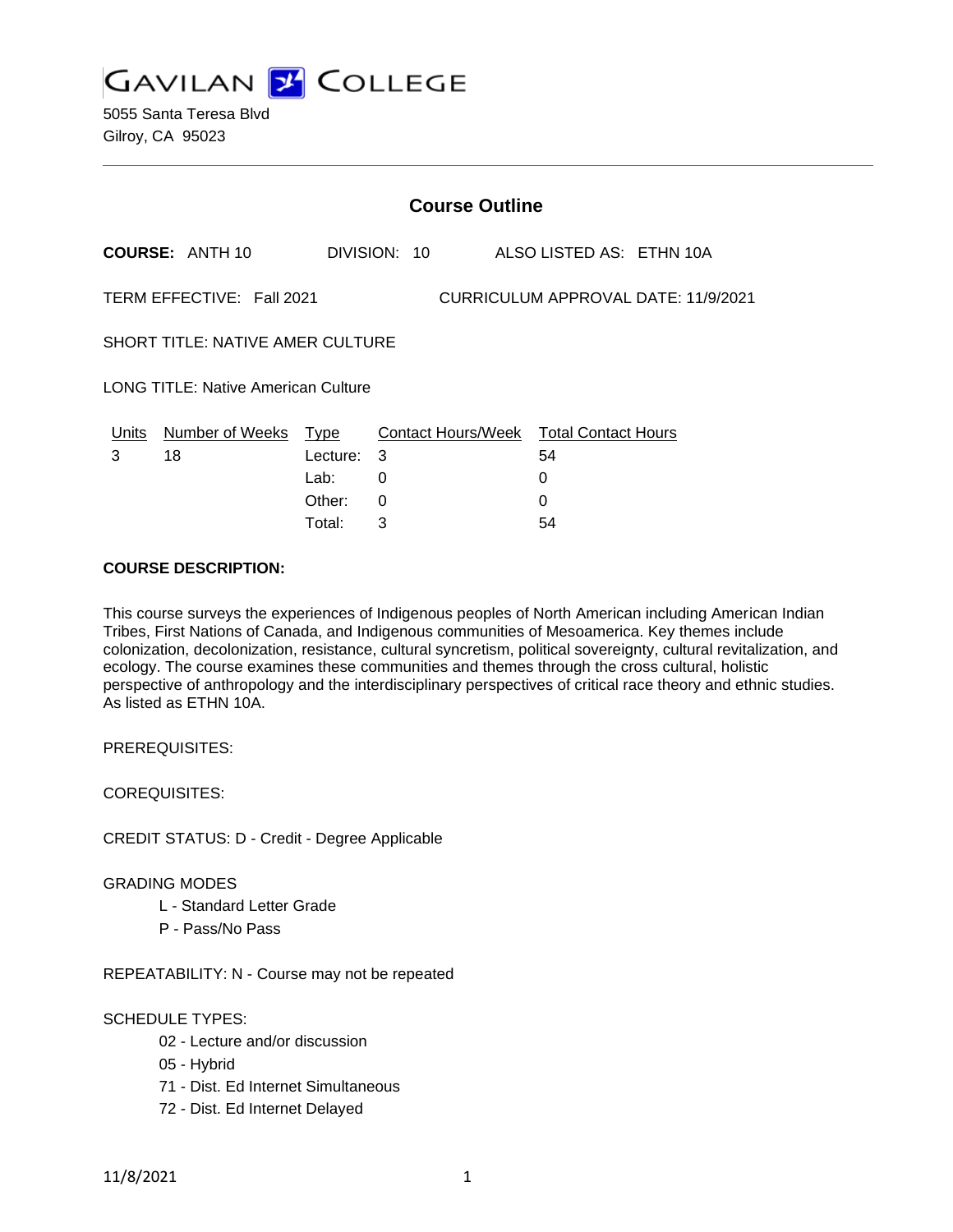## **STUDENT LEARNING OUTCOMES:**

By the end of this course, a student should:

1. Examine the origins and development of cultural, political, and economic patterns throughout Native North America.

2. Summarize the responses of Indigenous peoples of North America to European-American colonization.

3. Discuss the past and present dynamics of self-determination and decolonization throughout Native North America.

4. Summarize the contemporary cultural and political struggles of Indigenous communities in North America including cultural revitalization, federal acknowledgement, political self-determination, and environmental racism.

## **COURSE OBJECTIVES:**

1. Analyze and articulate concepts such as: race and racism, racialization, ethnicity, equity, eurocentrism, white supremacy, self-determination, decolonization, imperialism, settler colonialism, and anti-racism as analyzed in Ethnic Studies traditions.

2. Critically analyze the intersection of race and racism as they relate to class, gender, sexuality, national origin, immigration status, and/or tribal citizenship in Native American communities.

3. Explain and assess how struggle, resistance, racial and social justice, solidarity, and liberation, has been experienced, enacted, and studied by Native Americans and how they are relevant to current and structural issues.

4. Describe and actively engage with anti-racist and anti-colonial issues and the practices and movements in Native American communities to build a just and equitable society.

5. Apply theory and knowledge produced by Native American communities to describe the social struggles and movements of those groups with an emphasis on activism and empowerment.

# **CONTENT, STUDENT PERFORMANCE OBJECTIVES, OUT-OF-CLASS ASSIGNMENTS**

Curriculum Approval Date: 11/9/2021 Content: Orienting Concepts—Perspectives in Anthropology 3 hours Performance Objectives Discuss what constitutes anthropology Discuss the culture concept Identify the common components of ethnographies Compare and contrast ethnocentric and relativist views of cultures

Content: Orienting Concepts—Indigeneity

5 hours

Performance Objectives

Discuss theories of indigeneity and indigenous identity

Survey the geographic distribution of precolonial Indigenous peoples of North America

Identify common subsistence strategies and social structures amongst Native North American communities

Discuss the history and problems of the "culture area" model

Content: European Contact and Settlement

5 hours

Performance Objectives

Define imperialism, colonialism, settler colonialism, nationalism, and ethnonationalism

Discuss the Doctrine of Discovery

Compare the Spanish, Mexican, and Anglo-American colonial projects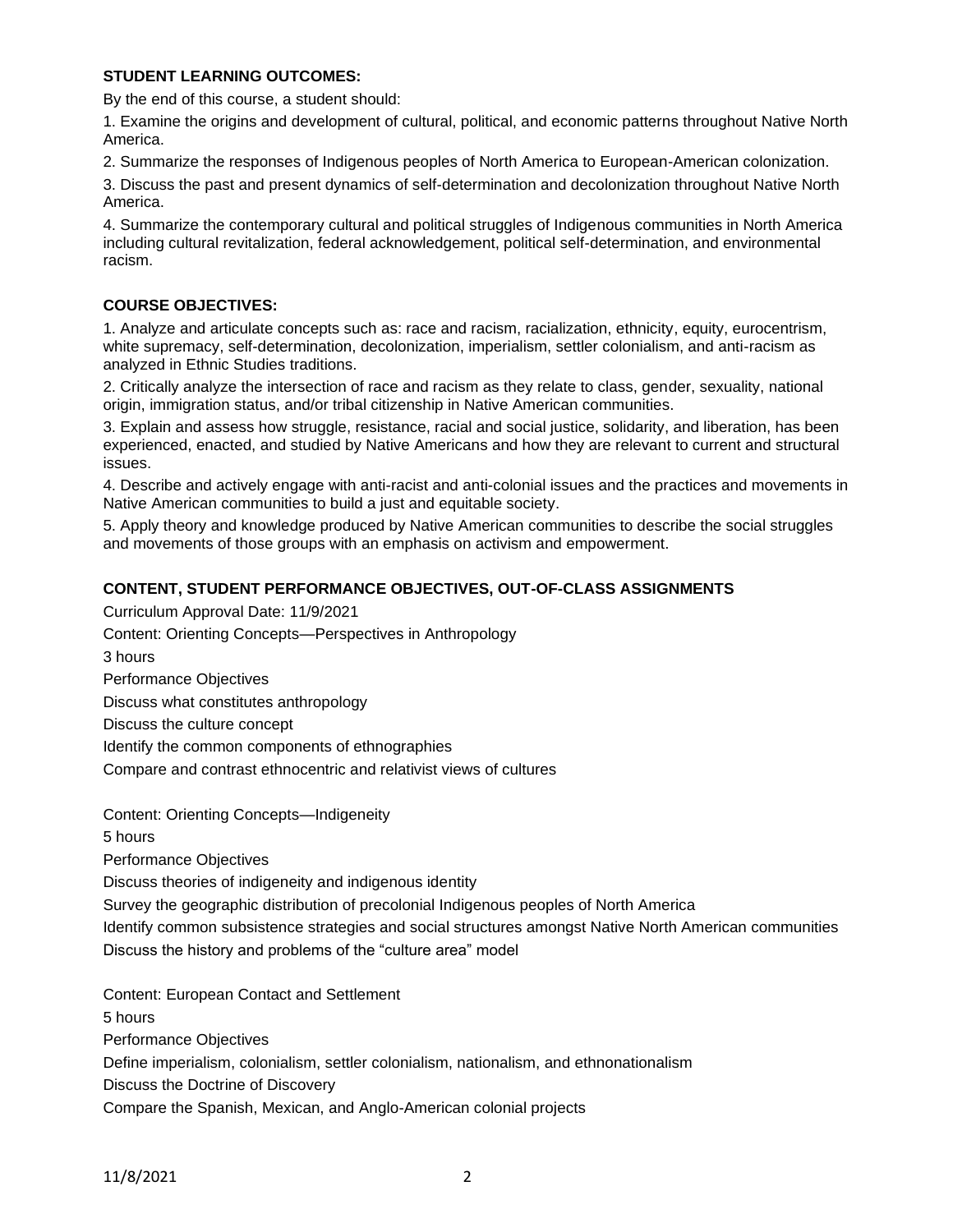Content: Regional Histories—Mesoamerica 4 hours Performance Objectives Identify regional patterns relating to Indigenous Ecological Knowledge, colonization, decolonization, culture change, and self-determination Examine the past and present experiences of Yaqui and Maya communities

Content: Regional Histories—Southwest 4 hours Performance Objectives Identify regional patterns relating to Indigenous Ecological Knowledge, colonization, decolonization, culture change, and self-determination Examine the past and present experiences of Pueblo Indian and Navajo communities

Content: Regional Histories—Northeast

4 hours

Performance Objectives

Identify regional patterns relating to Indigenous Ecological Knowledge, colonization, decolonization, culture change, and self-determination

Examine the past and present experiences of Iroquois communities

Content: Regional Histories—Southeast

4 hours

Performance Objectives

Identify regional patterns relating to Indigenous Ecological Knowledge, colonization, decolonization, culture change, and self-determination

Examine the past and present experiences of Cherokee and Lumbee communities

Content: Regional Histories—Plains

4 hours

Performance Objectives

Identify regional patterns relating to Indigenous Ecological Knowledge, colonization, decolonization, culture change, and self-determination

Examine the past and present experiences of Pueblo Indian and Navajo communities

Content: Regional Histories—Northwest Coast, Artic, and Sub-Artic

4 hours

Performance Objectives

Identify regional patterns relating to Indigenous Ecological Knowledge, colonization, decolonization, culture change, and self-determination

Examine the past and present experiences of Kwakwaka'wakw and Inuit communities

Content: Regional Histories—California and Great Basin

4 hours

Performance Objectives

Identify regional patterns relating to Indigenous Ecological Knowledge, colonization, decolonization, culture change, and self-determination

Examine the past and present experiences of Ohlone and Washoe communities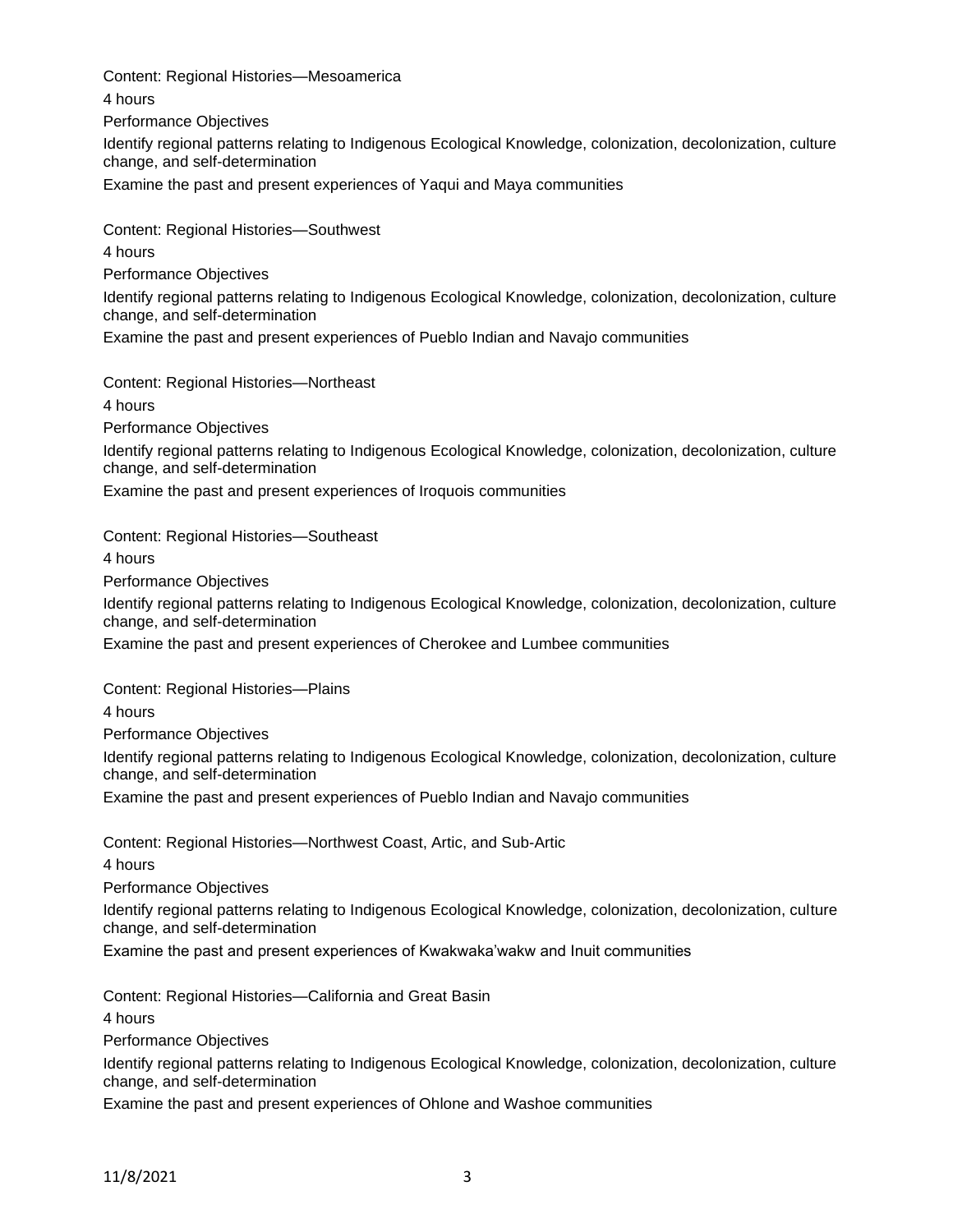Content: Contemporary Issues—Political and Economic Self-Determination 3 hours Performance Objectives Examine contemporary sovereignty movements Discuss tribal gaming in the United States and Alaska Native Regional Corporations

Content: Contemporary Issues—Revitalization and Repatriation

4 hours

Performance Objectives

Identify contemporary projects of linguistic and cultural revitalization in Indigenous communities Discuss the relationship between American Indian Tribes and museums as it relates to the repatriation of cultural artifacts and skeletal remains

Content: Contemporary Issues—Environmental Justice

4 hours

Performance Objectives

Describe the concept of environmental racism

Discuss campaigns for environmental justice in American Indian communities including (but not limited to) fish-ins, oil pipelines, nuclear waste storage, and mining

Content: Final Exam 2 hours

## **METHODS OF INSTRUCTION:**

Methods of instruction may include the following: - Weekly lectures - Weekly readings - Weekly or bi-weekly films - Discussion forums - Group exercises - Group work around research projects - Fieldwork activities - Reading responses.

## **OUT OF CLASS ASSIGNMENTS:**

Required Outside Hours: 50

Assignment Description:

Reading Assignments

Students will complete readings from the assigned texts and other assigned materials.

Required Outside Hours: 58

Assignment Description:

Written Assignments

Assignments may include: written reading responses, research papers, analysis of ethnographies, film responses, and group discussion forums.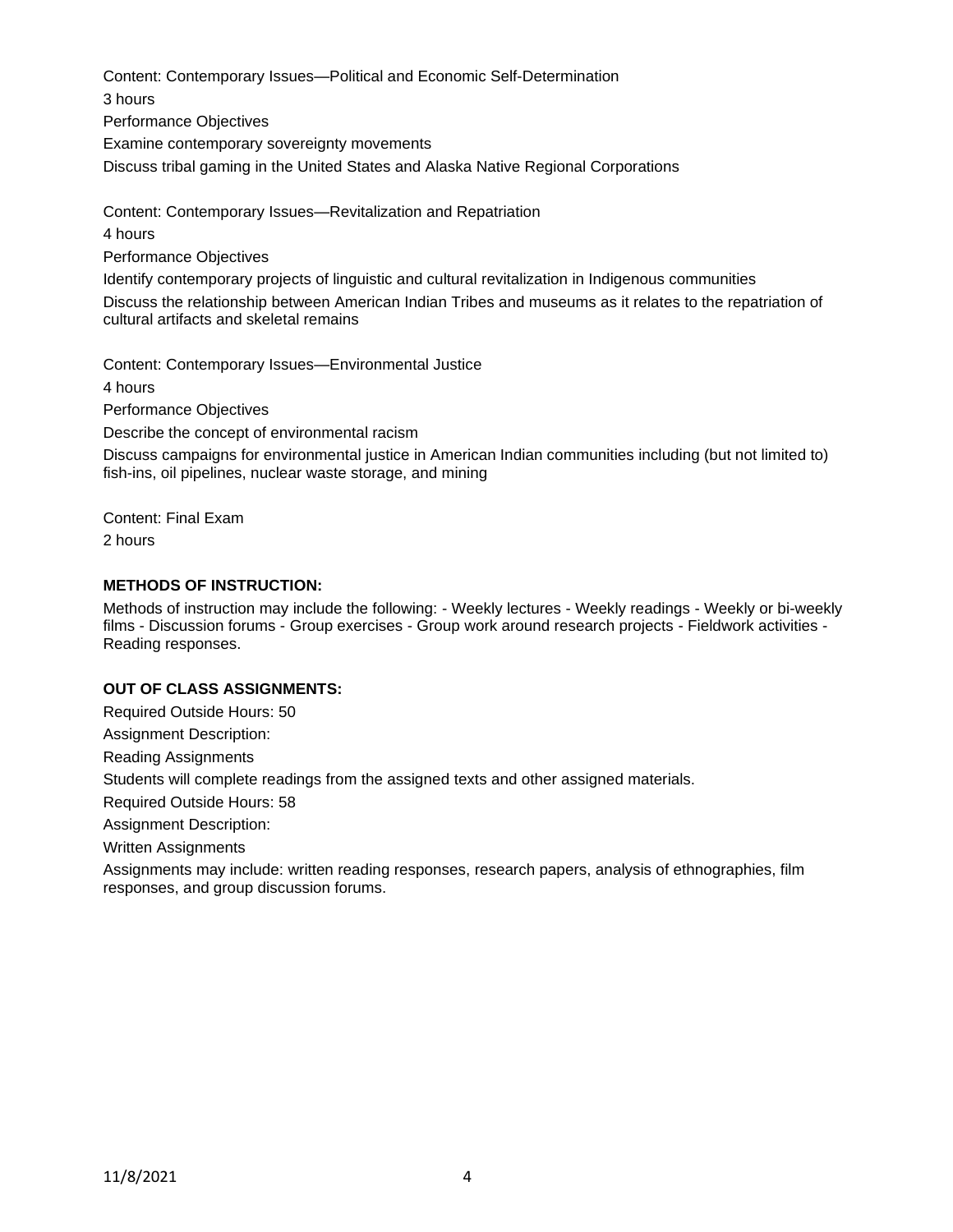### **METHODS OF EVALUATION:**

Objective examinations Percent of total grade: 50.00 % May include Multiple-choice and essay quizzes and exams Writing assignments Percent of total grade: 30.00 % Essays, response papers, ethnography analysis essay Problem-solving assignments Percent of total grade: 10.00 % May include Quizzes and exams Skill demonstrations Percent of total grade: 10.00 % May include research presentations

### **REPRESENTATIVE TEXTBOOKS:**

Calloway, Colin G. First Peoples: A Documentary Survey of American Indian History.. Boston: Macmillan.,2019. ISBN: 9781319104917 Reading Level of Text, Grade: 12 Verified by: N Barron Recommended Representative Textbooks Biolsi, Thomas. . A Companion to the Anthropology of American Indians. Malden: Blackwell Publishing ,2008. ISBN: 978-1405182881 Reading Level of Text, Grade: 12 Verified by: N Barron Dunbar-Ortiz, Roxanne. . An Indigenous Peoples? History of the United States.. Boston: Beacon Press,2015. ISBN: 978-0807057834

Reading Level of Text, Grade: 12 Verified by: N Barron

Recommended Other Texts and Materials

Cattelino, Jessica R. 2008. High Stakes: Florida Seminole Gaming and Sovereignty. Durham: Duke University Press.

Field, Les. 2008. Abalone Tales: Collaborative Explorations of Sovereignty and Identity in Native California. Durham: Duke University Press.

Leza, Christina. 2019. Divided Peoples: Policy, Activism, and Indigenous Identities on the U.S.-Mexico Border. Tucson: University of Arizona Press.

Ramirez, Renya K. 2007. Native Hubs: Culture, Community, and Belonging in Silicon Valley and Beyond. Durham: Duke University Press.

Sturm, Circe. 2002. Blood Politics: Race, Culture, and Identity in the Cherokee Nation of Oklahoma. Berkeley: University of California Press.